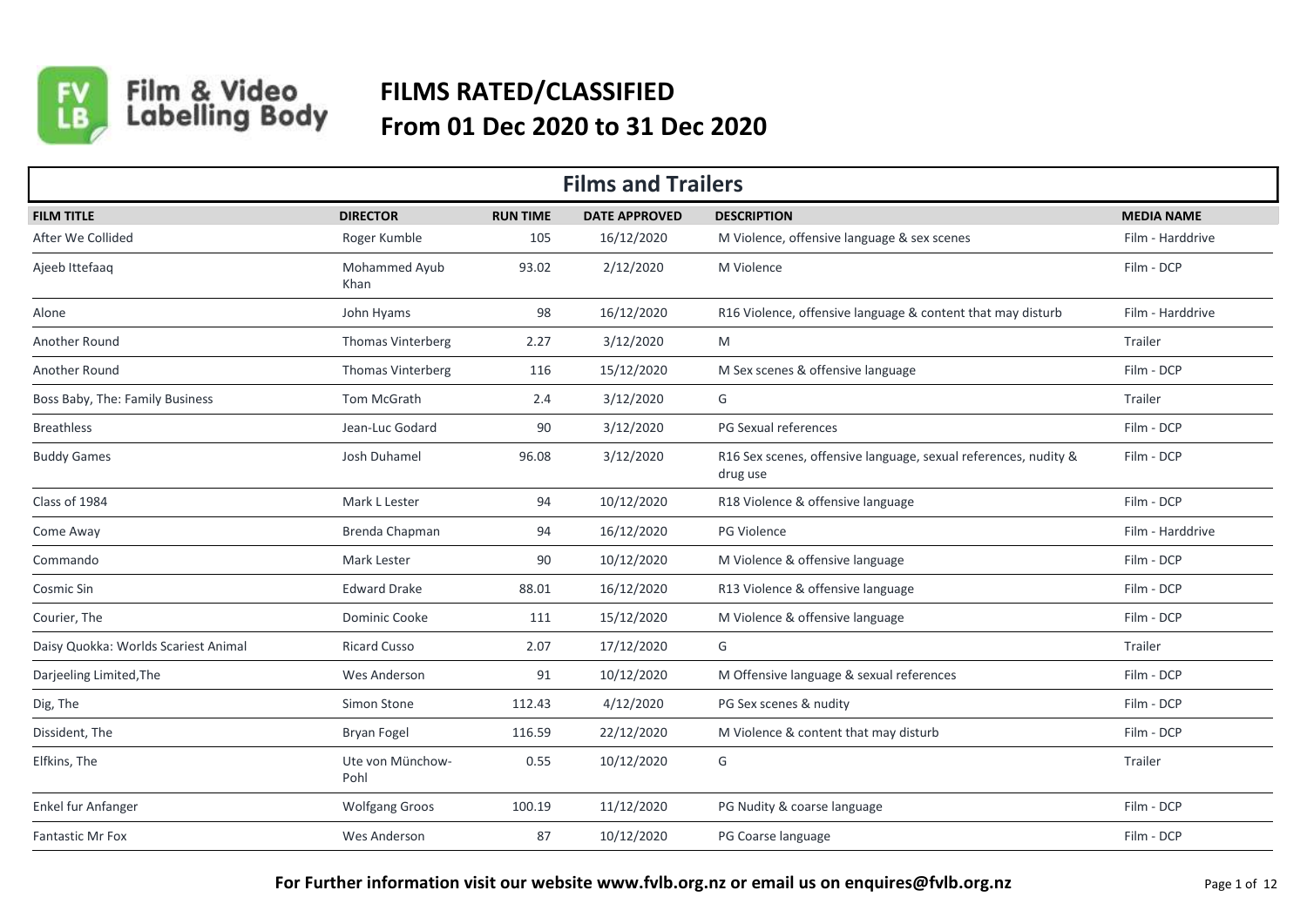| Food Club, The                           | Barbara Topsøe-<br>Rothenborg | 2.25         | 17/12/2020 | M                                                          | Trailer          |
|------------------------------------------|-------------------------------|--------------|------------|------------------------------------------------------------|------------------|
| From the Vine                            | Sean Cisterna                 | 1.53         | 10/12/2020 | PG                                                         | Trailer          |
| From the Vine                            | Sean Cisterna                 | 94.04        | 11/12/2020 | M Offensive language                                       | Film - DCP       |
| <b>Godfather Part II</b>                 | Francis Ford<br>Coppola       | 202          | 22/12/2020 | PG Violence                                                | Film - DVD       |
| Godfather Part III                       | Francis Ford<br>Coppola       | 157          | 22/12/2020 | M Violence & offensive language                            | Film - DVD       |
| Godfather, The                           | Francis Ford<br>Coppola       | 175          | 22/12/2020 | R16 Violence                                               | Film - DVD       |
| Helmut Newton: The Bad and the Beautiful | Gero von Boehm                | 92.51        | 8/12/2020  | M Nudity                                                   | Film - DCP       |
| <b>High Ground</b>                       | Stephen Johnson               | 104.45       | 21/12/2020 | R16 Violence, sexual violence, offensive language & nudity | Film - DCP       |
| Hundred Foot Journey, The                | Lasse Hallström               | 122          | 10/12/2020 | PG Coarse language                                         | Film - DCP       |
| I Remember                               | Nan Zhou                      | 99           | 22/12/2020 | PG                                                         | Film - DCP       |
| Indoo Ki Jawani                          | Abir Sengupta                 | 115.52       | 8/12/2020  | M Violence & sexual references                             | Film - DCP       |
| Into the Labyrinth                       | Donato Carrisi                | 1.34         | 22/12/2020 | M                                                          | Trailer          |
| Irresistible                             | Jon Stewart                   | 101.49       | 16/12/2020 | M Offensive language & sexual references                   | Film - Harddrive |
| Isle of Dogs                             | Wes Anderson                  | 101.01       | 10/12/2020 | PG Violence & coarse language                              | Film - DCP       |
| Juma                                     | Theuri Wachira                | 4            | 4/12/2020  | PG                                                         | Film - DCP       |
| Love, Simon                              | Greg Berlanti                 | 109.35       | 10/12/2020 | M Offensive language & sexual references                   | Film - DCP       |
| Mamas Music Box                          | Stallone Vaiaoga-<br>loasa    | 80.28        | 2/12/2020  | G                                                          | Film - DCP       |
| Marksman, The                            | Robert Lorenz                 | 2.22         | 8/12/2020  | M Violence                                                 | Trailer          |
| Maya The Bee: The Golden Orb             | Noel Cleary                   | 88           | 8/12/2020  | G                                                          | Film - DCP       |
| Maya The Bee: The Golden Orb             | Noel Cleary                   | 1.47         | 10/12/2020 | G                                                          | Trailer          |
| Mick Fleetwood & Friends                 | Martyn Atkins                 | $\mathbf{1}$ | 8/12/2020  | G                                                          | Trailer          |
| Minari                                   | Lee Isaac Chung               | 2.07         | 3/12/2020  | G                                                          | Trailer          |
| Music                                    | Sia                           | 1.01         | 3/12/2020  | G                                                          | Trailer          |
| Music                                    | Sia                           | 1.52         | 15/12/2020 | PG                                                         | Trailer          |
| Music                                    | Sia                           | 107          | 17/12/2020 | M Violence & offensive language                            | Film - DCP       |
| My Own Private Idaho                     | Gus Van Sant                  | 99.39        | 22/12/2020 | M Sex scenes, offensive language & drug use                | Film - DVD       |

For Further information visit our website www.fvlb.org.nz or email us on enquires@fvlb.org.nz<br>Page 2 of 12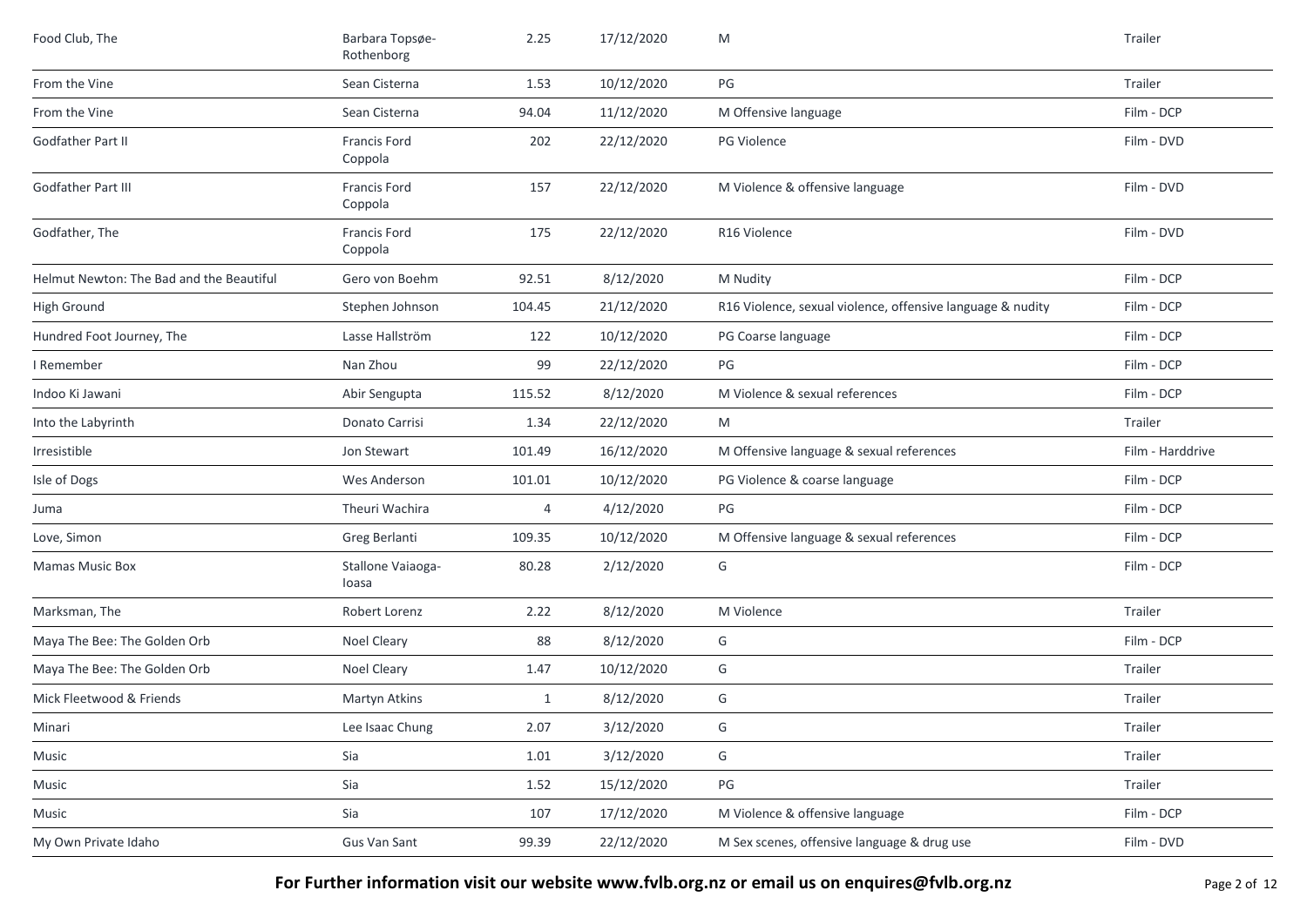| Never Too Late                 | Mark Lamprell        | 98     | 10/12/2020 | M Offensive language                                        | Film - DCP       |
|--------------------------------|----------------------|--------|------------|-------------------------------------------------------------|------------------|
| Never Too Late                 | Mark Lamprell        | 1.49   | 10/12/2020 | M                                                           | Trailer          |
| Never Too Late                 | Mark Lamprell        | 95     | 16/12/2020 | M Offensive language                                        | Film - Harddrive |
| Ninotchka                      | Ernst Lubitsch       | 110    | 3/12/2020  | PG                                                          | Film - DCP       |
| Nomadland                      | Chloé Zhao           | 108    | 3/12/2020  | M Nudity                                                    | Film - DCP       |
| Nomadland                      | Chloé Zhao           | 2.07   | 10/12/2020 | PG                                                          | Trailer          |
| Painter and the Thief, The     | Benjamin Ree         | 106.48 | 11/12/2020 | M Offensive language & drug references                      | Film - DCP       |
| Penguin Highway                | Hiroyasu Ishida      | 117.38 | 17/12/2020 | <b>PG Violence</b>                                          | Film - Bluray    |
| People Upstairs, The           | Cesc Gay             | 81.05  | 16/12/2020 | R16 Sexual references & offensive language                  | Film - DCP       |
| People Upstairs, The           | Cesc Gay             | 1.16   | 22/12/2020 | M Sexual references                                         | Trailer          |
| Picasso Trigger                |                      | 95     | 3/12/2020  | M                                                           | Film - DCP       |
| Pieces of a Woman              | Kornél Mundruczó     | 126.59 | 17/12/2020 | M Sex scenes, offensive language & nudity                   | Film - DCP       |
| Prime of Miss Jean Brodie, The | Ronald Neame         | 116    | 3/12/2020  | M                                                           | Film - DCP       |
| PVT Chat                       | Ben Hozie            | 85.58  | 22/12/2020 | R18 Explicit sex scenes                                     | Film - DCP       |
| Ram Prasad Ki Tehrv            | Seema Pahwa          | 112.09 | 22/12/2020 | PG                                                          | Film - DCP       |
| Rams                           | Jeremy Sims          | 115    | 16/12/2020 | PG Violence & coarse language                               | Film - Harddrive |
| Rescue, The                    | Dante Lam            | 132.5  | 16/12/2020 | M Content may disturb                                       | Film - DCP       |
| Rushmore                       | Wes Anderson         | 93     | 10/12/2020 | M Offensive language                                        | Film - DCP       |
| Scoob!                         | <b>Tony Cervone</b>  | 93.38  | 22/12/2020 | PG Violence & coarse language                               | Film - Bluray    |
| Shadow in the Cloud            | Roseanne Liang       | 2.14   | 22/12/2020 | M                                                           | Trailer          |
| Shock Wave 2                   | Herman Yau           | 120.16 | 23/12/2020 | R16 Violence & content that may disturb                     | Film - DCP       |
| Soul Snatcher                  | Haloin Song, Liqi Yi | 124.33 | 10/12/2020 | M Supernatural themes, violence & content that may disturb  | Film - DCP       |
| Tom & Jerry                    | Tim Story            | 2.24   | 8/12/2020  | G                                                           | Trailer          |
| Warm Hug                       | Yuan Chang           | 1.13   | 22/12/2020 | PG                                                          | Trailer          |
| White Tiger, The               | Ramin Bahrani        | 131.04 | 14/12/2020 | M Violence, cruelty, offensive language & sexual references | Film - DCP       |
| White Tiger, The               | Ramin Bahrani        | 125.37 | 18/12/2020 | M Violence, cruelty, offensive language & sexual references | Film - DCP       |
| Wild Mountain Thyme            | John Patrick Shanley | 2.29   | 3/12/2020  | G                                                           | Trailer          |
| Wild Mountain Thyme            | John Patrick Shanley | 102    | 10/12/2020 | PG Coarse language                                          | Film - DCP       |
|                                |                      |        |            |                                                             |                  |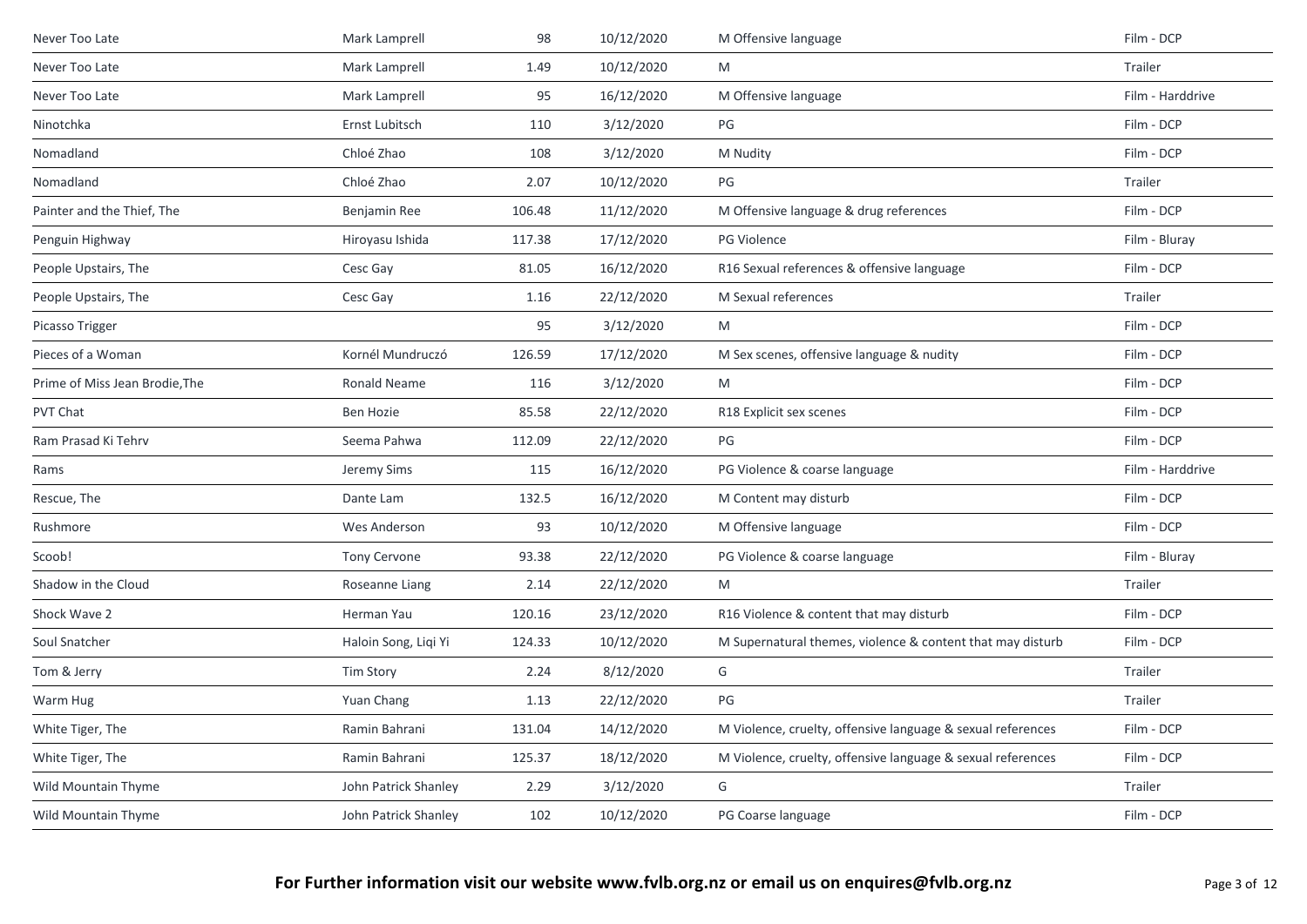|                                             |                                      |                 | <b>Games</b>         |                                                    |                      |
|---------------------------------------------|--------------------------------------|-----------------|----------------------|----------------------------------------------------|----------------------|
| <b>FILM TITLE</b>                           | <b>DIRECTOR</b>                      | <b>RUN TIME</b> | <b>DATE APPROVED</b> | <b>DESCRIPTION</b>                                 | <b>MEDIA NAME</b>    |
| Assassins Creed Valhalla                    | Ubisoft                              | 0               | 8/12/2020            | R <sub>16</sub> Violence                           | <b>Computer Game</b> |
| Call of Duty Black Ops III                  | Activision                           | $\mathbf{0}$    | 9/12/2020            | R16 Violence, offensive language & horror          | <b>Computer Game</b> |
| Call of Duty: WWII                          | Sledgehammer<br>Games                | 0               | 9/12/2020            | R16 Graphic violence & offensive language          | Computer Game        |
| Code Vein                                   | <b>Bandai Namco</b><br>Entertainment | $\overline{0}$  | 9/12/2020            | R13 Violence                                       | Computer Game        |
| Fallout 4                                   | <b>Todd Howard</b>                   | 0               | 9/12/2020            | R18 Graphic violence & offensive language          | <b>Computer Game</b> |
| Last of Us Part II, The                     | Not stated                           | 0               | 9/12/2020            | R18 Graphic violence, offensive language & cruelty | <b>Computer Game</b> |
| Marvel vs Capcom: Infinite                  | Tsuyoshi Nagayama                    | 0               | 17/12/2020           | M Violence & horror                                | <b>Computer Game</b> |
| Medal of Honor: Above and Beyond            | Respawn<br>Entertainment             | $\overline{0}$  | 4/12/2020            | R13 Violence & content that may disturb            | [Computer Game]      |
| No More Heroes                              | Suda 51                              | 0               | 16/12/2020           | R13 Violence, offensive language & sexual themes   | [Computer Game]      |
| No More Heroes 2: Desperate Struggle        | Suda Si                              | 0               | 22/12/2020           | R16 Violence, offensive language & sexual themes   | [Computer Game]      |
| <b>Red Faction Guerrilla</b>                | <b>Not Stated</b>                    | 0               | 9/12/2020            | R16 Violence                                       | <b>Computer Game</b> |
| Scribblenauts Showdown                      | 5th Cell                             | 0               | 17/12/2020           | <b>PG Violence</b>                                 | Computer Game        |
| Shin Megami Tensei III Nocturne HD Remaster | Atlus Co., Ltd.                      | 0               | 17/12/2020           | M Violence                                         | [Computer Game]      |
| Sniper: Ghost Warrior Contracts 2           | CI Games                             | 0               | 10/12/2020           | R16 Graphic violence                               | [Computer Game]      |
| Werewolf: The Apocalypse - Earthblood       | Not Started                          | 0               | 4/12/2020            | R13 Strong violence & offensive language           | [Computer Game]      |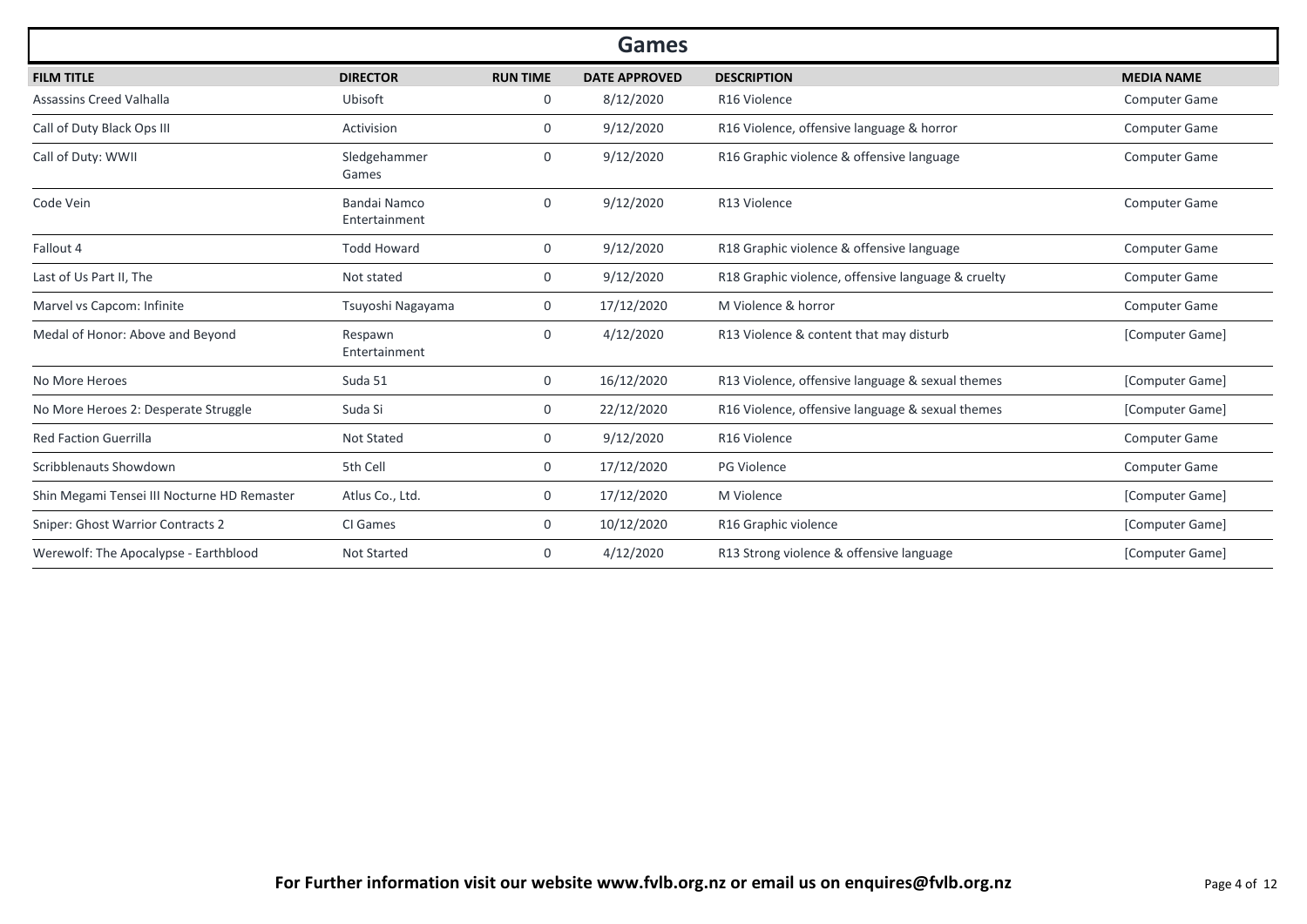| <b>Home Media</b>                             |                                                 |                 |                      |                                                                      |                   |  |  |  |
|-----------------------------------------------|-------------------------------------------------|-----------------|----------------------|----------------------------------------------------------------------|-------------------|--|--|--|
| <b>FILM TITLE</b>                             | <b>DIRECTOR</b>                                 | <b>RUN TIME</b> | <b>DATE APPROVED</b> | <b>DESCRIPTION</b>                                                   | <b>MEDIA NAME</b> |  |  |  |
| 100% Wolf                                     | Alexs Stadermann                                | 92.13           | 16/12/2020           | PG Violence                                                          | <b>DVD</b>        |  |  |  |
| 12 Strong                                     | Nicolai Fuglsig                                 | 129.5           | 15/12/2020           | R16 Violence & offensive language                                    | Bluray            |  |  |  |
| 2012                                          | <b>Roland Emmerich</b>                          | 315.4           | 4/12/2020            | M Content may disturb                                                | Bluray 4K/Bluray  |  |  |  |
| 2020 YouTube Streamy Awards Bonus 101 - What  | Not stated                                      | 2.32            | 21/12/2020           | PG Coarse language                                                   | Film - Online     |  |  |  |
| 2020 YouTube Streamy Awards Bonus 102 - Take  | Not stated                                      | 3.41            | 21/12/2020           | PG Coarse language                                                   | Film - Online     |  |  |  |
| 2020 YouTube Streamy Awards Bonus 103 - Let's | Not stated                                      | 6.35            | 21/12/2020           | PG Coarse language                                                   | Film - Online     |  |  |  |
| 2020 YouTube Streamy Awards Bonus 104 - How h | Not stated                                      | 2.52            | 21/12/2020           | G                                                                    | Film - Online     |  |  |  |
| 2020 YouTube Streamy Awards Bonus 105 - Who h | Not stated                                      | 2.52            | 21/12/2020           | G                                                                    | Film - Online     |  |  |  |
| 2020 YouTube Streamy Awards Bonus 106 - What' | Not stated                                      | 5.34            | 21/12/2020           | G                                                                    | Film - Online     |  |  |  |
| 2020 YouTube Streamy Awards Bonus 107 - What  | Not stated                                      | 4.06            | 21/12/2020           | G                                                                    | Film - Online     |  |  |  |
| 2020 YouTube Streamy Awards Bonus 108 - How h | Not stated                                      | 4.58            | 21/12/2020           | G                                                                    | Film - Online     |  |  |  |
| 2020 YouTube Streamy Awards Bonus 109 - Which | Not stated                                      | 3.3             | 21/12/2020           | G                                                                    | Film - Online     |  |  |  |
| 2020 YouTube Streamy Awards Bonus 110 - How h | Not stated                                      | 5.48            | 21/12/2020           | G                                                                    | Film - Online     |  |  |  |
| 4400, The: Complete Series                    | Scott Peters,<br>Vincent Misiano,<br>Nick Copus | 1935.41         | 8/12/2020            | M Violence, sexual references & supernatural themes                  | Bluray            |  |  |  |
| After School Dice Club: Complete Series       | Kenichi Imaizumi                                | 286.14          | 11/12/2020           | PG Coarse language                                                   | Bluray            |  |  |  |
| <b>Alien Nation</b>                           | <b>Graham Baker</b>                             | 176.1           | 15/12/2020           | M Violence & offensive language                                      | Bluray/DVD        |  |  |  |
| Aliens Stole My Body                          | Sean McNamara                                   | 88              | 9/12/2020            | <b>PG Violence</b>                                                   | Film - Online     |  |  |  |
| Amazing Spider-Man 2: Rise of Electro         | Marc Webb                                       | 283.08          | 15/12/2020           | M Violence                                                           | Bluray/UV         |  |  |  |
| Antebellum                                    | Gerard Bush,<br>Christopher Renz                | 101.39          | 8/12/2020            | R16 Violence, cruelty, sexual violence, offensive language & suicide | <b>DVD</b>        |  |  |  |
| Apartment 1BR                                 | David Marmor                                    | 90.07           | 22/12/2020           | R16 Violence, cruelty & offensive language                           | (DVD)             |  |  |  |
| Astro Kid                                     | Eric Tosti                                      | 85.54           | 14/12/2020           | PG                                                                   | <b>DVD</b>        |  |  |  |
| At Close Range                                | James Foley                                     | 115.45          | 14/12/2020           | R16 Violence                                                         | Bluray            |  |  |  |
| Atanarjuat - The Fast Runner                  | Zacharias Kunuk                                 | 167.52          | 15/12/2020           | M Violence & sex scenes                                              | <b>DVD</b>        |  |  |  |
| <b>Bastille Day</b>                           | James Watkins                                   | 91.49           | 3/12/2020            | R16 Violence, offensive language & nudity                            | Bluray            |  |  |  |
| Beatles, The: Eight Days A Week - The Touring | Ron Howard                                      | 105.53          | 15/12/2020           | PG Offensive language & drug references                              | Bluray            |  |  |  |

**For Further information visit our website www.fvlb.org.nz or email us on enquires@fvlb.org.nz** Page 5 of 12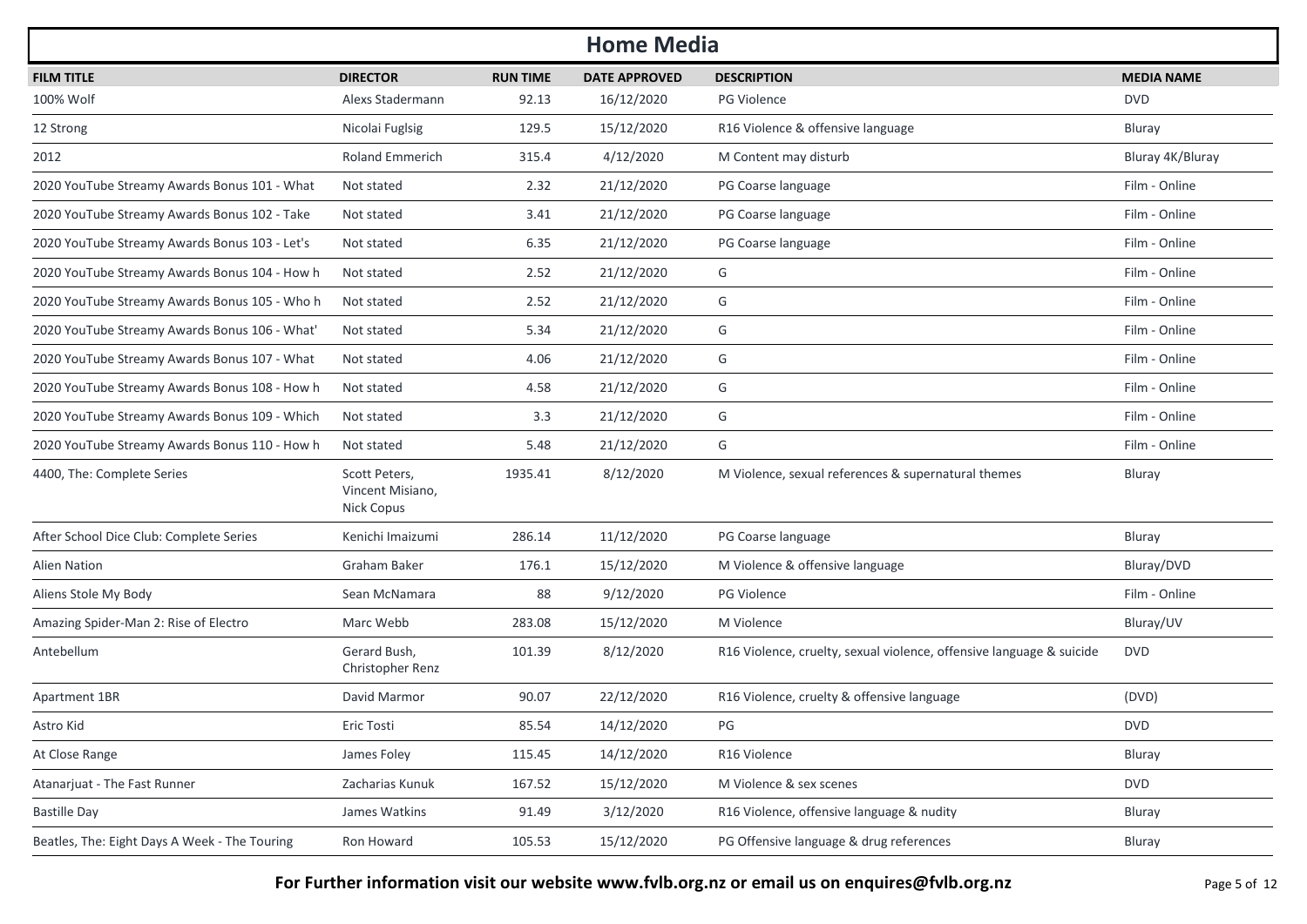| Bee Gees: How Can You Mend a Broken Heart | Frank Marshall                  | 111.07 | 2/12/2020  | M Offensive language                                                    | Bluray        |
|-------------------------------------------|---------------------------------|--------|------------|-------------------------------------------------------------------------|---------------|
| Bee Gees: How Can You Mend a Broken Heart | Frank Marshall                  | 106.35 | 2/12/2020  | M Offensive language                                                    | <b>DVD</b>    |
| <b>Behind the Trees</b>                   | Vikram Jayakumar                | 83.17  | 8/12/2020  | M Violence & horror                                                     | <b>DVD</b>    |
| Benji the Dove                            | Kevin Arbouet                   | 88.29  | 16/12/2020 | PG Violence & coarse language                                           | <b>DVD</b>    |
| Birdcatcher, The                          | Ross Clarke                     | 100    | 8/12/2020  | <b>Refused Classification</b>                                           | <b>DVD</b>    |
| Blackout, The: Invasion Earth             | Egor Baranov                    | 127.27 | 4/12/2020  | R16 Violence, offensive language & sex scenes                           | (DVD)         |
| Blast                                     | Albert Pyun                     | 99.12  | 3/12/2020  | M Violence & offensive language                                         | Bluray        |
| <b>Bloody Hell</b>                        | Alister Grierson                | 93.44  | 21/12/2020 | R16 Graphic violence & offensive language                               | Film - Online |
| Boss Baby, The                            | Tom McGrath                     | 97.3   | 2/12/2020  | PG Some scenes may scare very young children                            | Bluray        |
| Bring It On                               | Peyton Reed                     | 98.38  | 15/12/2020 | M Sexual references                                                     | <b>DVD</b>    |
| <b>Buried Secrets of WWII</b>             | Martin Kemp,<br>Nathan Williams | 265.06 | 14/12/2020 | M Violence                                                              | <b>DVD</b>    |
| Ca\$h                                     | E Besnard                       | 102.16 | 4/12/2020  | M Violence & offensive language                                         | Bluray        |
| Call, The                                 | <b>Brad Anderson</b>            | 93.57  | 3/12/2020  | R16 Violence & offensive language                                       | Bluray        |
| Call, The                                 | Timothy<br>Woodward Jr.         | 97.38  | 18/12/2020 | R13 Violence, horror scenes & offensive language                        | Film - Online |
| Cannonball Run, The                       | Hal Needham                     | 95.3   | 15/12/2020 | PG Violence                                                             | <b>DVD</b>    |
| Cary Grant Collection Volume 2            | Various                         | 973.13 | 2/12/2020  | PG Sexual references                                                    | <b>DVD</b>    |
| Cinderella and the Secret Prince          | Lynne Southerland               | 87.07  | 8/12/2020  | G                                                                       | <b>DVD</b>    |
| Cinderella Story, A: If The Shoe Fits     | Michelle Johnston               | 89.11  | 4/12/2020  | PG                                                                      | <b>DVD</b>    |
| City Of Lies                              | <b>Brad Furman</b>              | 107.12 | 3/12/2020  | R16 Violence, offensive language & content that may disturb             | (DVD)         |
| City Of Lies                              | <b>Brad Furman</b>              | 107.14 | 8/12/2020  | R16 Violence, offensive language & content that may disturb             | Film - Online |
| Clover                                    | Jon Abrahams                    | 96.58  | 22/12/2020 | R16 Violence, cruelty, offensive language & content that may<br>disturb | (DVD)         |
| Collateral                                | Michael Mann                    | 119.53 | 16/12/2020 | R13 Violence                                                            | Bluray 4K     |
| Collisions                                | <b>Richard Levien</b>           | 81     | 18/12/2020 | M Offensive language                                                    | Film - Online |
| Combat Wombat                             | <b>Ricard Cusso</b>             | 111    | 9/12/2020  | PG                                                                      | Film - Online |
| Come Away                                 | Brenda Chapman                  | 90.13  | 14/12/2020 | PG Violence                                                             | <b>DVD</b>    |
| Cosmoball                                 | Dzhanik Fayziev                 | 118.04 | 14/12/2020 | M Science fiction themes & violence                                     | <b>DVD</b>    |
| Craft, The                                | Zoe Lister-Jones                | 90.32  | 21/12/2020 | M Adult themes                                                          | <b>DVD</b>    |

For Further information visit our website www.fvlb.org.nz or email us on enquires@fvlb.org.nz<br>Page 6 of 12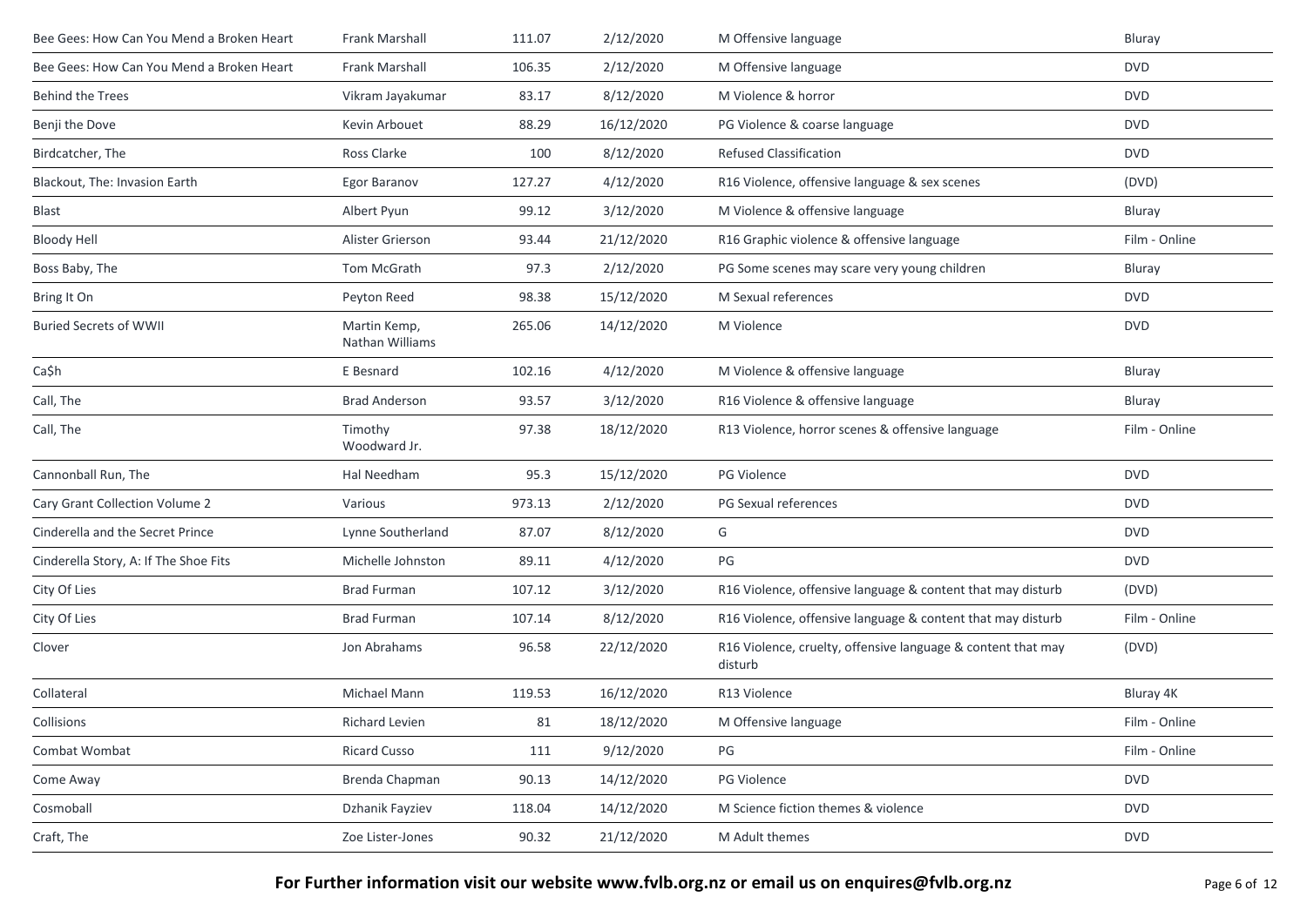| Craft, The                                    | Zoe Lister-Jones                                | 94.17   | 21/12/2020 | M Adult themes                                                 | Bluray        |
|-----------------------------------------------|-------------------------------------------------|---------|------------|----------------------------------------------------------------|---------------|
| Croods, The: A New Age                        | Joel Crawford                                   | 95      | 18/12/2020 | <b>PG Violence</b>                                             | Film - Online |
| Cruel Intentions                              | Roger Kumble                                    | 93.33   | 15/12/2020 | R16 Offensive language & sex scenes                            | <b>DVD</b>    |
| Cuban Fury                                    | James Griffiths                                 | 97.53   | 2/12/2020  | M Offensive language & sexual references                       | Bluray        |
| Daniel Craig Collection, The                  | Martin Campbell,<br>Marc Foster, Sam<br>Mendes, | 1084.04 | 15/12/2020 | M Violence                                                     | Bluray/UV     |
| Darkness Falls                                | Julien Seri                                     | 80.22   | 3/12/2020  | R16 Violence & offensive language                              | (DVD)         |
| David Byrnes American Utopia                  | Spike Lee                                       | 101.12  | 16/12/2020 | M Offensive language                                           | <b>DVD</b>    |
| Dead Again                                    | Kenneth Branagh                                 | 107.42  | 11/12/2020 | M Violence & offensive language                                | Bluray        |
| Deadpool 2                                    | David Leitch                                    | 505.58  | 14/12/2020 | R16 Graphic violence, sexual references & offensive language   | Bluray/DC     |
| Death in Granada                              | Marcos Zurinaga                                 | 104.09  | 4/12/2020  | M Violence                                                     | <b>DVD</b>    |
| Deep, The                                     | <b>Peter Yates</b>                              | 124.31  | 14/12/2020 | M                                                              | Bluray        |
| Devin Townsend Empath Live: Volume 1 Roundhou | Paul Green                                      | 112.52  | 22/12/2020 | M Offensive language                                           | (Bluray)      |
| Diary of a Country Priest                     | Robert Bresson                                  | 115.38  | 15/12/2020 | PG                                                             | <b>DVD</b>    |
| Dinner With Friends                           | Nicol Paone                                     | 91.06   | 24/12/2020 | R16 Sex scenes, sexual content, drug use & offensive language  | <b>DVD</b>    |
| Dirt Music                                    | Gregor Jordan                                   | 100.36  | 16/12/2020 | M Sex scenes & offensive language                              | <b>DVD</b>    |
| Dream Theater Distant Memories Live In London | Pierre & Francois<br>Lamourex                   | 151.15  | 4/12/2020  | M Offensive language & flashing images that may cause seizures | Bluray        |
| Dream Theater Distant Memories Live In London | Pierre & Francois<br>Lamourex                   | 151.16  | 4/12/2020  | M Offensive language & flashing images that may cause seizures | <b>DVD</b>    |
| Durrells, The - Series 4                      | Roger Goldby,<br><b>Steve Barron</b>            | 276.44  | 4/12/2020  | PG Violence, coarse language & sexual references               | <b>DVD</b>    |
| Eddy Duchin Story, The                        | George Sidney                                   | 122.53  | 14/12/2020 | G                                                              | <b>DVD</b>    |
| Elsewhere                                     | Hernan Jimenez                                  | 98      | 18/12/2020 | M Offensive language & sexual references                       | Film - Online |
| Empty Man, The                                | David Prior                                     | 136.47  | 23/12/2020 | R16 Violence, horror & suicide                                 | <b>DVD</b>    |
| End of the Storm, The                         | James Erskine                                   | 99      | 23/12/2020 | G                                                              | Film - Online |
| Endless Summer, The                           | <b>Bruce Brown</b>                              | 90      | 23/12/2020 | G                                                              | Film - Online |
| English Patient, The                          | Anthony Minghella                               | 155.08  | 15/12/2020 | M Violence & offensive language                                | <b>DVD</b>    |
| Fairy Tail Collection 24 [Episodes 291 303]   | Shinji Ishihira                                 | 309.57  | 11/12/2020 | M Violence & sexualised imagery                                | <b>DVD</b>    |
| Fairy Tail Collection 24 [Episodes 291 303]   | Shinji Ishihira                                 | 310.36  | 11/12/2020 | M Violence & sexualised imagery                                | Bluray        |

**For Further information visit our website www.fvlb.org.nz or email us on enquires@fvlb.org.nz** Page 7 of 12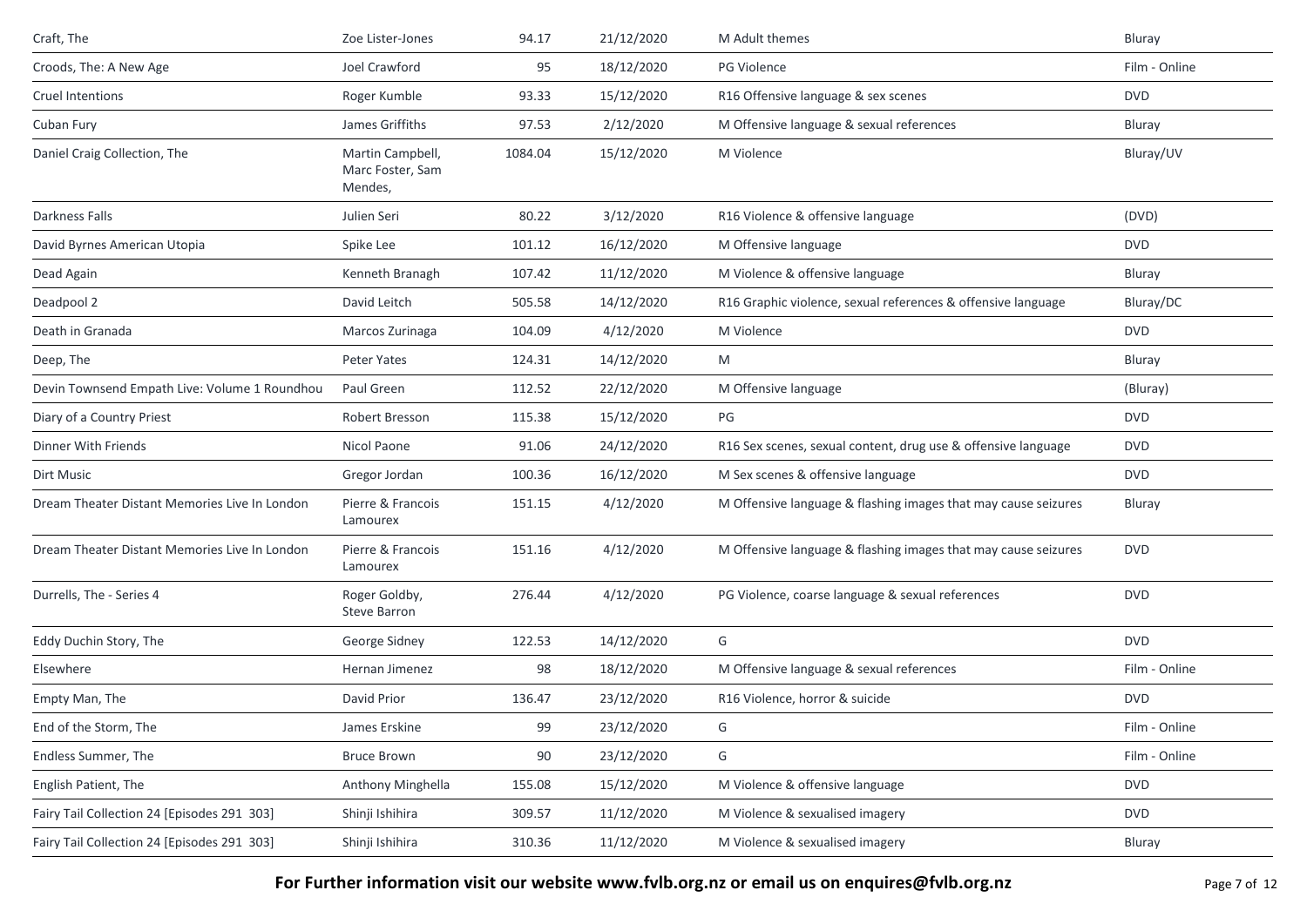| Faith Based                    | <b>Vincent Masciale</b>                           | 92.08   | 14/12/2020 | M Offensive language, sexual references & drug use           | <b>DVD</b>       |
|--------------------------------|---------------------------------------------------|---------|------------|--------------------------------------------------------------|------------------|
| Fantastic Return to Oz         | <b>Fyodor Dmitriev</b>                            | 73      | 16/12/2020 | G                                                            | Film - Online    |
| FBI: Season 2                  | Arthur W. Forney,<br>Alex Chapple et al           | 764.42  | 16/12/2020 | M Violence & content that may disturb                        | <b>DVD</b>       |
| FBI: Season 2 (Disc 1)         | Arthur Forney et al.                              | 162.28  | 8/12/2020  | M Violence & content that may disturb                        | <b>DVD</b>       |
| FBI: Season 2 (Disc 2)         | Charles S. Carroll et<br>al.                      | 161.05  | 11/12/2020 | M Violence & content that may disturb                        | <b>DVD</b>       |
| FBI: Season 2 (Disc 3)         | Alex Chapple et al.                               | 161.04  | 11/12/2020 | M Violence & content that may disturb                        | <b>DVD</b>       |
| FBI: Season 2 (Disc 4)         | Monica Raymund<br>et al.                          | 158.59  | 11/12/2020 | M Violence                                                   | <b>DVD</b>       |
| FBI: Season 2 (Disc 5)         | Olivia Newman,<br>Terry Miller,<br>Monica Raymund | 121.46  | 9/12/2020  | M Violence & content that may disturb                        | <b>DVD</b>       |
| Fifty Dead Men Walking         | Kari Skogland                                     | 117.35  | 4/12/2020  | R16 Violence, offensive language & sex scenes                | Bluray           |
| <b>Final Destination 3</b>     | James Wong                                        | 92.5    | 15/12/2020 | R16 Horror scenes & offensive language                       | Bluray           |
| Fire in the Sky (1993)         | Robert Lieberman                                  | 109.19  | 11/12/2020 | M Violence                                                   | Bluray           |
| <b>Fishermans Friends</b>      | Chris Foggin                                      | 111.4   | 14/12/2020 | M Offensive language & sexual references                     | Bluray           |
| Founding of a Republic         | Sanping<br>Han/Jianxim Huang                      | 140.29  | 4/12/2020  | M Violence                                                   | Bluray           |
| Gentlemen, The                 | Guy Ritchie                                       | 226.31  | 15/12/2020 | R16 Violence, offensive language, drug use & sexual material | Bluray 4K/Bluray |
| Gods of Egypt                  | Alex Proyas                                       | 127.04  | 2/12/2020  | M Violence                                                   | Bluray           |
| Goldie Hawn Collection         | Various                                           | 1063.22 | 2/12/2020  | R16 Violence, offensive language & sex scenes                | <b>DVD</b>       |
| Greenland                      | Ric Roman Waugh                                   | 119.3   | 8/12/2020  | R13 Violence & content that may disturb                      | Bluray           |
| Greenland                      | Ric Roman Waugh                                   | 114.37  | 8/12/2020  | R13 Violence & content that may disturb                      | <b>DVD</b>       |
| <b>Gregory Peck Collection</b> | Various                                           | 1159.08 | 2/12/2020  | M Violence & offensive language                              | <b>DVD</b>       |
| Hateful Eight, The             | <b>Quentin Tarantino</b>                          | 167.44  | 15/12/2020 | R18 Graphic violence, sexual violence & offensive language   | Bluray           |
| Hiroshima: 75 Years Later      | <b>History Channel</b>                            | 82.11   | 18/12/2020 | M War footage & content that may disturb                     | <b>DVD</b>       |
| Home Fires Series 1 & 2        | Robert Quinn,<br>Bruse Goodison,<br>John Hayes    | 546.57  | 8/12/2020  | M Violence, sex scenes & sexual references                   | <b>DVD</b>       |
| <b>Honest Thief</b>            | Mark Williams                                     | 94.4    | 23/12/2020 | M Violence & offensive language                              | Film - Online    |
| Honest Thief                   | Mark Williams                                     | 94.4    | 23/12/2020 | M Violence & offensive language                              | (Digital Bluray) |
|                                |                                                   |         |            |                                                              |                  |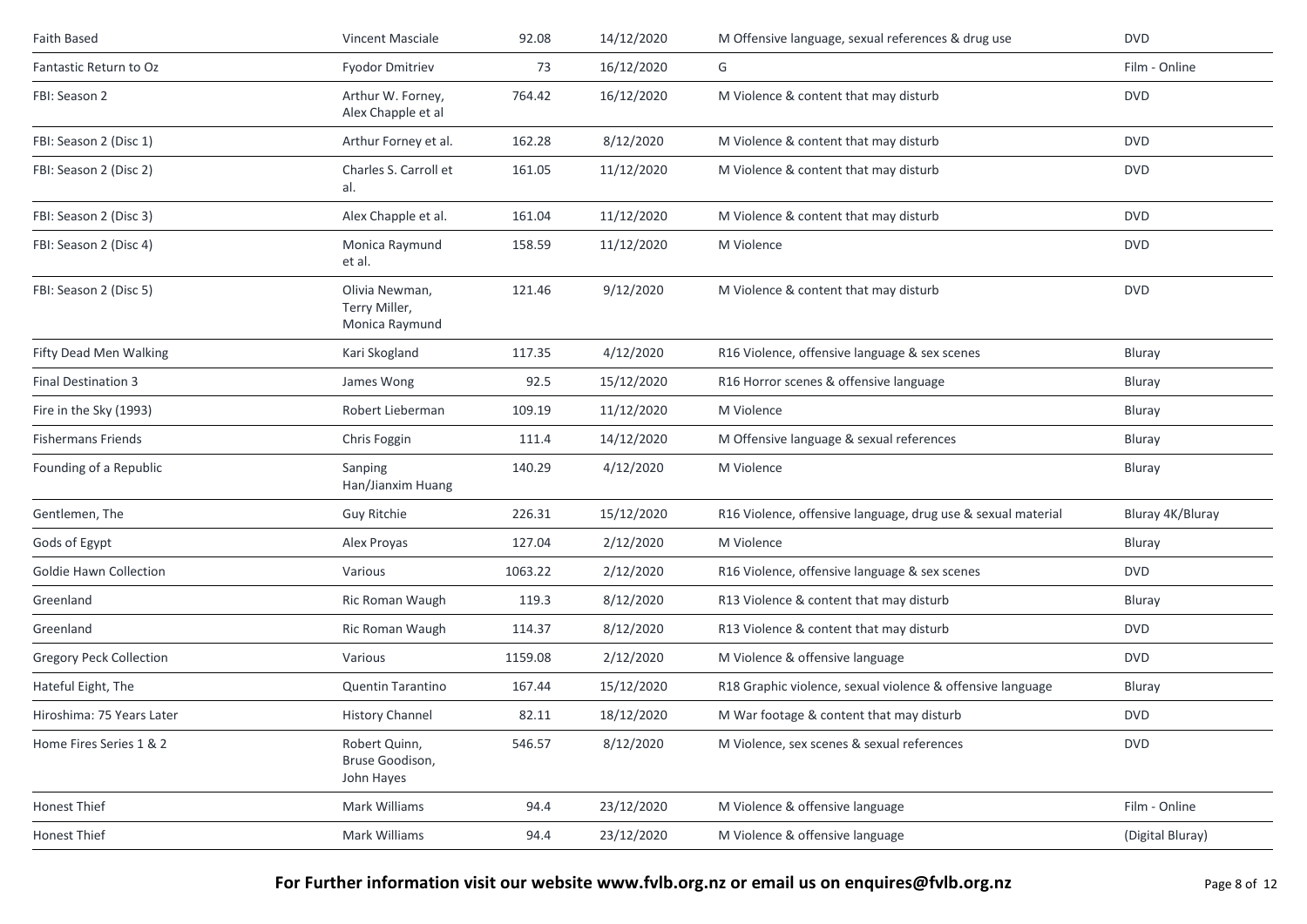| Honest Thief                                  | Mark Williams                                      | 94.4   | 23/12/2020 | M Violence & offensive language                                                  | (Digital DVD)    |
|-----------------------------------------------|----------------------------------------------------|--------|------------|----------------------------------------------------------------------------------|------------------|
| Human Capital                                 | Marc Meyers                                        | 101    | 8/12/2020  | M Sex scenes & offensive language                                                | Film - Online    |
| Hunter x Hunter Part 3                        | Kazuhiro Furuhashi                                 | 713.03 | 23/12/2020 | R13 Violence, cruelty & content that may disturb                                 | Bluray           |
| Hunter x Hunter Part 3 (Disc 1)               | Kazuhiro Furuhashi                                 | 237.37 | 23/12/2020 | M Violence                                                                       | Bluray           |
| Hunter x Hunter Part 3 (Disc 2)               | Kazuhiro Furuhashi                                 | 236.4  | 23/12/2020 | R13 Violence & content that may disturb                                          | Bluray           |
| Hunter x Hunter Part 3 (Disc 3)               | Kazuhiro Furuhashi                                 | 237.47 | 23/12/2020 | R13 Violence, cruelty & content that may disturb                                 | Bluray           |
| I Am Woman                                    | Unjoo Moon                                         | 112    | 21/12/2020 | M Drug use & offensive language                                                  | <b>DVD</b>       |
| I Used to Go Here                             | Kris Rey                                           | 84.08  | 14/12/2020 | M Offensive language, sexual references & drug use                               | <b>DVD</b>       |
| Ice Princess, The                             | Sven Unterwaldt Jr.                                | 86.43  | 4/12/2020  | PG Violence                                                                      | <b>DVD</b>       |
| In Dubious Battle                             | James Franco                                       | 113.28 | 2/12/2020  | M Violence & sex scenes                                                          | Bluray           |
| In the Name of the King: A Dungeon Siege Tale | Uwe Boll                                           | 127.04 | 3/12/2020  | M Fantasy violence                                                               | Bluray           |
| Iron Eagle                                    | Sidney J Furie                                     | 116.31 | 15/12/2020 | PG Coarse language                                                               | <b>DVD</b>       |
| It Must Be Heaven                             | Elia Suleiman                                      | 102    | 8/12/2020  | PG Offensive language                                                            | Film - Online    |
| It Must Be Heaven                             | Elia Suleiman                                      | 97.56  | 14/12/2020 | PG Offensive language                                                            | <b>DVD</b>       |
| John Wayne Collection Volume Three            | Various                                            | 863.4  | 2/12/2020  | PG Violence                                                                      | <b>DVD</b>       |
| John Wick: Chapters 1 & 2                     | Chad Stahelski                                     | 446.36 | 15/12/2020 | R16 Graphic violence, offensive language & suicide                               | Bluray/UV        |
| La Jetee/Sans Soleil                          | Chris Marker                                       | 126.02 | 15/12/2020 | PG                                                                               | <b>DVD</b>       |
| Little Vera                                   | Vasily Pichul                                      | 128.03 | 4/12/2020  | <b>RP16</b>                                                                      | <b>DVD</b>       |
| Lost Husband, The                             | Vicky Wight                                        | 109    | 9/12/2020  | PG Coarse language                                                               | Film - Online    |
| Love Song                                     | <b>Bradley Walsh</b>                               | 83     | 16/12/2020 | G                                                                                | Film - Online    |
| Macgyver Season 3                             | Various                                            | 888.12 | 8/12/2020  | M Violence & offensive language                                                  | <b>DVD</b>       |
| Magnum, P.I. Season Two                       | Bryan Spicer, Carlos<br>Bernard, Eagle<br>Egilsson | 856.41 | 14/12/2020 | M Violence                                                                       | <b>DVD</b>       |
| Moon                                          | Duncan Jones                                       | 194.14 | 14/12/2020 | M Offensive language                                                             | Bluray 4K/Bluray |
| Moonlighting: The Complete Series             | Robert Butler                                      | 3069   | 17/12/2020 | M Violence & sexual references                                                   | <b>DVD</b>       |
| Mope                                          | Lucas Heyne                                        | 105.16 | 24/12/2020 | R18 Violence, sexual violence, sex scenes, suicide & content that<br>may disturb | Film - Online    |
| Mother and Son                                | Alexandr Sokurov                                   | 68.23  | 4/12/2020  | PG                                                                               | <b>DVD</b>       |
| Mr Magorium's Wonder Emporium                 | Zach Helm                                          | 94.08  | 4/12/2020  | G                                                                                | Bluray           |
|                                               |                                                    |        |            |                                                                                  |                  |

For Further information visit our website www.fvlb.org.nz or email us on enquires@fvlb.org.nz<br>Page 9 of 12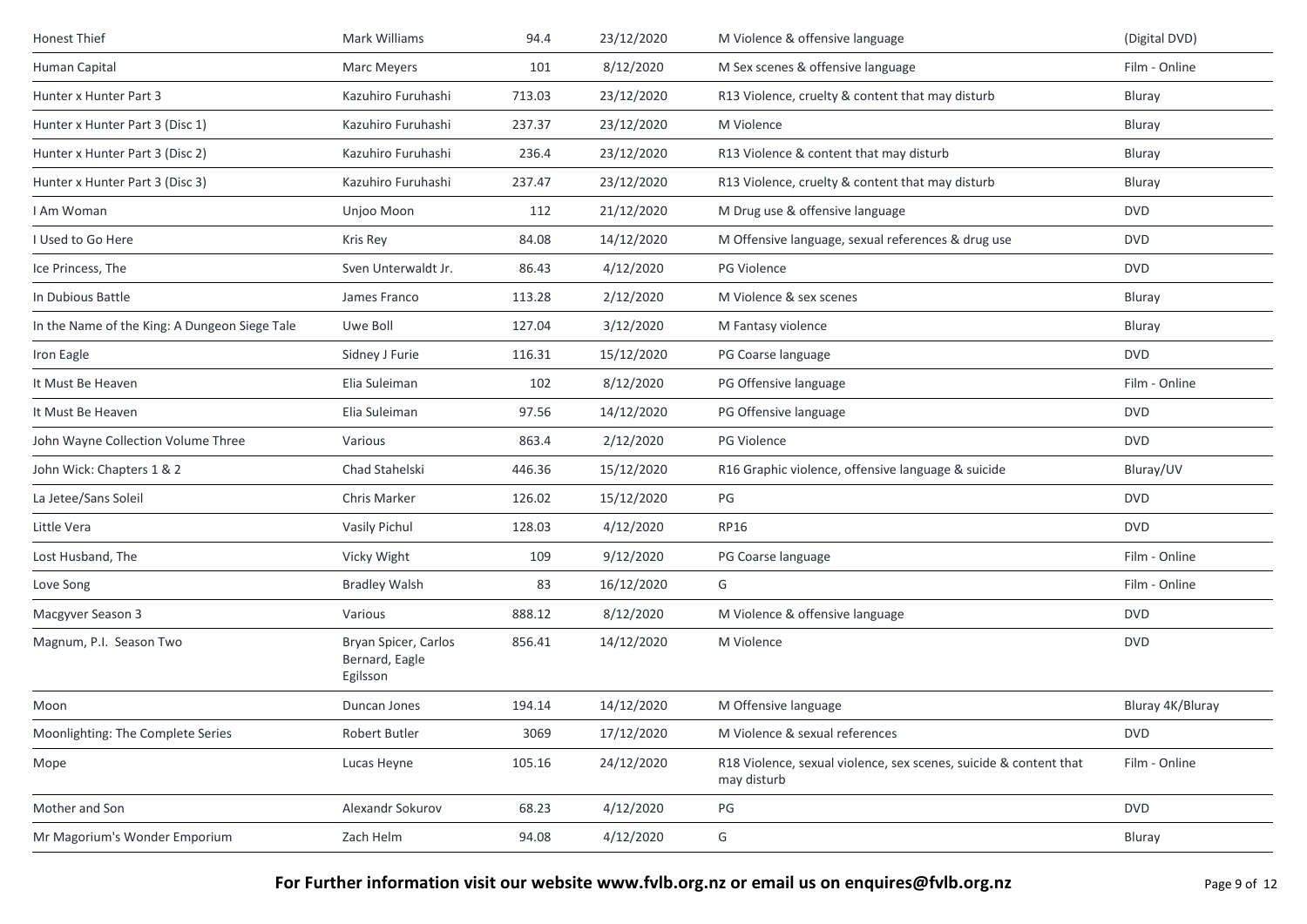| Mrs Brown's Boys Season 1                   | Various                                    | 171.52 | 2/12/2020  | R16 Sexual references & offensive language                                 | Bluray        |
|---------------------------------------------|--------------------------------------------|--------|------------|----------------------------------------------------------------------------|---------------|
| Mrs Caldicot's Cabbage War                  | Ian Sharp                                  | 106.01 | 4/12/2020  | M Offensive language & sexual references                                   | <b>DVD</b>    |
| Music, Money, Madness: Jimi Hendrix In Maui | John McDermott                             | 90.51  | 16/12/2020 | M Drug use & offensive language                                            | (Bluray)      |
| My Mother's Courage                         | Michael Verhoeven                          | 88.38  | 4/12/2020  | M                                                                          | <b>DVD</b>    |
| Never Look Away                             | Florian Henckel von<br>Donnersmarck        | 188.42 | 14/12/2020 | M Sex scenes, nudity & content that may disturb                            | <b>DVD</b>    |
| Nice Girl Like You, A                       | Chris Riedell, Nick<br>Riedell             | 90.24  | 4/12/2020  | M Offensive language, sexual references & nudity                           | <b>DVD</b>    |
| Night Clerk, The                            | Michael Cristofer                          | 86.56  | 8/12/2020  | M Violence, offensive language, sexual references & nudity                 | <b>DVD</b>    |
| NikkieTutorials: Layers of Me - Episode 101 | Linda Hakeboom,<br>Rolf Hartogensis        | 16.32  | 21/12/2020 | PG Coarse language                                                         | Film - Online |
| NikkieTutorials: Layers of Me - Episode 102 | Linda Hakeboom,<br>Rolf Hartogensis        | 17.25  | 21/12/2020 | PG Coarse language                                                         | Film - Online |
| NikkieTutorials: Layers of Me - Episode 103 | Linda Hakeboom,<br>Rolf Hartogensis        | 16.07  | 21/12/2020 | PG Coarse language                                                         | Film - Online |
| NikkieTutorials: Layers of Me - Episode 104 | Linda Hakeboom,<br><b>Rolf Hartogensis</b> | 19.29  | 21/12/2020 | PG Coarse language                                                         | Film - Online |
| Nomads, The                                 | Brandon Eric Kamin                         | 93.12  | 8/12/2020  | M Violence                                                                 | <b>DVD</b>    |
| Nun, The                                    | Jacques Rivette                            | 140.41 | 4/12/2020  | R16                                                                        | <b>DVD</b>    |
| Oil in the Blood                            | Gareth Maxwell<br>Roberts                  | 125    | 23/12/2020 | M Offensive language                                                       | Film - Online |
| Our Kind of Traitor                         | Susanna White                              | 107.36 | 3/12/2020  | R13 Violence, offensive language, sex scenes & content that may<br>disturb | Bluray        |
| Paw Patrol: Mighty Pups Pups Charged Up     | <b>Charles Bastien</b>                     | 91.21  | 16/12/2020 | G                                                                          | <b>DVD</b>    |
| Penance                                     | <b>Maurice Sweeney</b>                     | 134.26 | 11/12/2020 | M Violence, offensive language & sex scenes                                | <b>DVD</b>    |
| Polar Bears 3D Ice Bear                     | Adam<br>Ravetch/Sarah<br>Robertson         | 100.1  | 4/12/2020  | PG                                                                         | Bluray        |
| Poldark: Complete Series 1                  | Ed Bazalgette                              | 464    | 15/12/2020 | M Violence & sexual references                                             | Bluray        |
| Prisoner of the Mountains                   | Sergei Bodrov                              | 99.1   | 4/12/2020  | M Violence                                                                 | <b>DVD</b>    |
| Proximity                                   | <b>Eric Demeusy</b>                        | 114.28 | 8/12/2020  | M Violence                                                                 | <b>DVD</b>    |
| Rage                                        | Gilberto Gazcón                            | 103.25 | 14/12/2020 | PG                                                                         | Bluray        |
| Rams                                        | Jeremy Sims                                | 114.05 | 8/12/2020  | PG Violence & coarse language                                              | Film - Online |

**For Further information visit our website www.fvlb.org.nz or email us on enquires@fvlb.org.nz** Page 10 of 12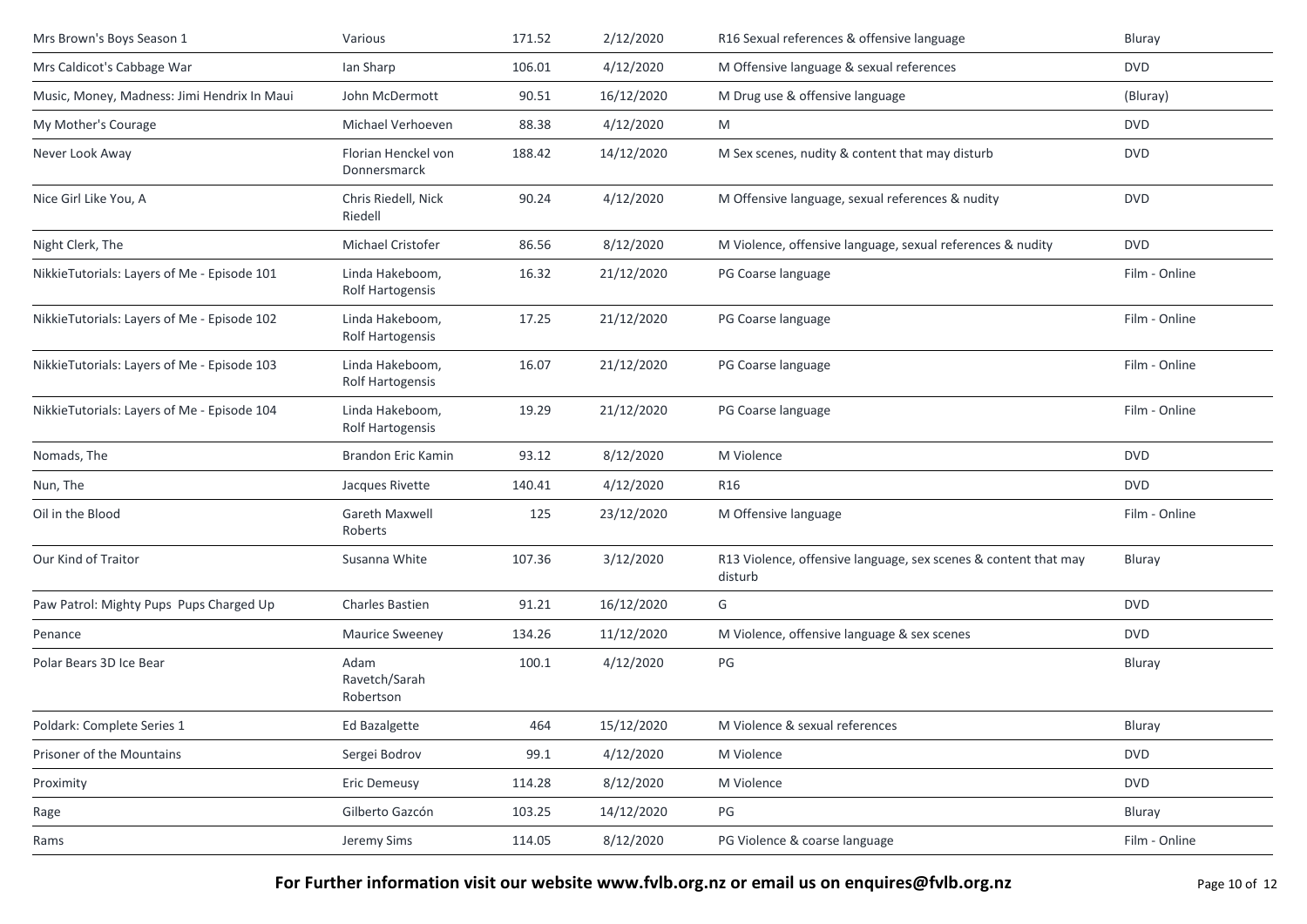| Rams                                        | Jeremy Sims                                             | 114.06  | 23/12/2020 | PG Violence & coarse language                               | <b>DVD</b>    |
|---------------------------------------------|---------------------------------------------------------|---------|------------|-------------------------------------------------------------|---------------|
| Randolph Scott Collection, The              | Ray Enright, George<br>Waggner, Gordon<br>Douglas       | 708.54  | 11/12/2020 | PG Violence                                                 | <b>DVD</b>    |
| Rent-A-Pal                                  | Jon Stevenson                                           | 108.09  | 18/12/2020 | R13 Violence, offensive language & content that may disturb | (DVD)         |
| Resident, The                               | Antti J Jokinen                                         | 91.19   | 3/12/2020  | R16 Violence, offensive language & content that may disturb | Bluray        |
| Rock Hudson Film Collection Volume Two      | Various                                                 | 996.2   | 2/12/2020  | R16                                                         | <b>DVD</b>    |
| Rogue                                       | <b>MJ</b> Bassett                                       | 105.58  | 2/12/2020  | R16 Violence & offensive language                           | (Bluray)      |
| Room 212                                    | Christophe Honore                                       | 83.47   | 14/12/2020 | M Sex scenes, offensive language & nudity                   | (DVD)         |
| Rover, The                                  | David Michod                                            | 102.34  | 3/12/2020  | R16 Graphic violence & offensive language                   | Bluray        |
| Rumpole of the Bailey Complete Series 1 - 7 | Herbert<br>Wise/Graham<br>Evans/John<br>Glenister et al | 2261.07 | 14/12/2020 | M Violence, sexual references & offensive language          | <b>DVD</b>    |
| Russian Raid                                | Denis Kryuchkov                                         | 98.57   | 23/12/2020 | R16 Violence, offensive language & sexual material          | (DVD)         |
| Sahara (1943)                               | Zoltan Korda                                            | 97.34   | 14/12/2020 | PG                                                          | <b>DVD</b>    |
| Saint Judy                                  | Sean Hanish                                             | 101.41  | 23/12/2020 | M Offensive language                                        | <b>DVD</b>    |
| Samson and Delilah                          | <b>Warwick Thornton</b>                                 | 96.42   | 15/12/2020 | R16 Violence & drug use                                     | <b>DVD</b>    |
| Secret Life of Pets, The                    | Chris Renaud                                            | 255.49  | 3/12/2020  | <b>PG Violence</b>                                          | Bluray/DVD/DC |
| Seized                                      | <b>Isaac Florentine</b>                                 | 85.05   | 15/12/2020 | R16 Violence, offensive language & sexual material          | (DVD)         |
| <b>Shirley Maclaine Collection</b>          | Various                                                 | 1054.12 | 2/12/2020  | M Violence, sexual references & offensive language          | <b>DVD</b>    |
| Sin City                                    | Frank Miller/Robert<br>Rodriguez                        | 124.03  | 10/12/2020 | R18 Graphic violence                                        | Bluray        |
| Sing                                        | Garth Jennings                                          | 314.51  | 2/12/2020  | G                                                           | Bluray/DVD/DC |
| Sky Sharks                                  | Marc Fehse                                              | 102.2   | 23/12/2020 | R18 Violence, sex scenes, nudity & content that may disturb | <b>DVD</b>    |
| Skylines                                    | Liam O'Donnell                                          | 108.45  | 22/12/2020 | R13 Graphic violence & offensive language                   | (DVD)         |
| Skylines                                    | Liam O'Donnell                                          | 113.18  | 23/12/2020 | R13 Graphic violence & offensive language                   | (Bluray)      |
| Sling Blade                                 | <b>Billy Bob Thornton</b>                               | 147.35  | 10/12/2020 | M Violence                                                  | <b>DVD</b>    |
| Snow Queen: Mirrorlands, The                | Robert Lence                                            | 83.51   | 2/12/2020  | G                                                           | Film - Online |
| Song To Remember, A                         | Charles Vidor                                           | 112.07  | 14/12/2020 | G                                                           | <b>DVD</b>    |
| Soul Collector, The                         | Harold Holscher                                         | 94.56   | 4/12/2020  | M Violence, offensive language & supernatural themes        | <b>DVD</b>    |